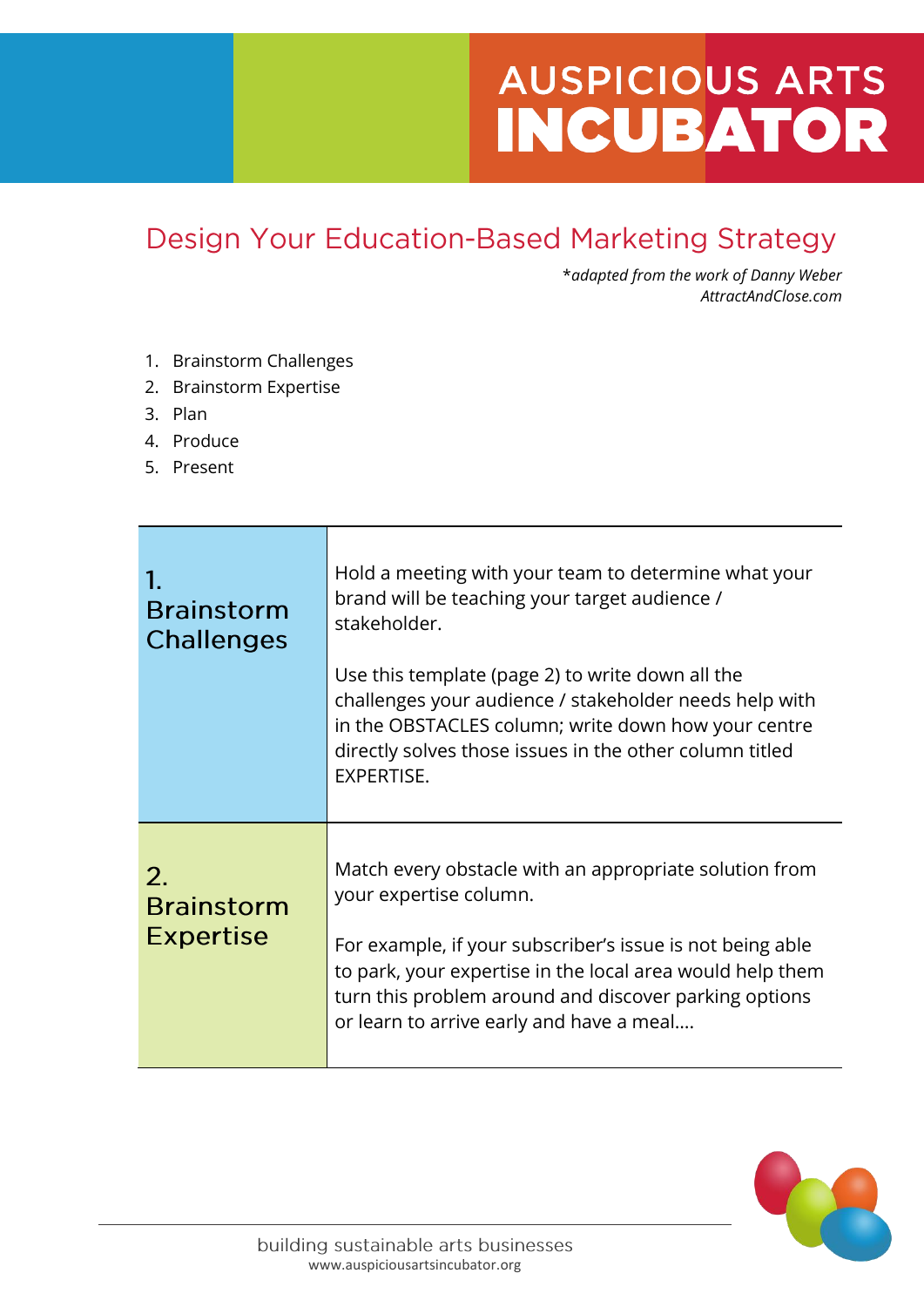

| <b>OBSTACLES</b> | <b>EXPERTISE</b> |
|------------------|------------------|
|                  |                  |
|                  |                  |
|                  |                  |
|                  |                  |
|                  |                  |
|                  |                  |
|                  |                  |
|                  |                  |
|                  |                  |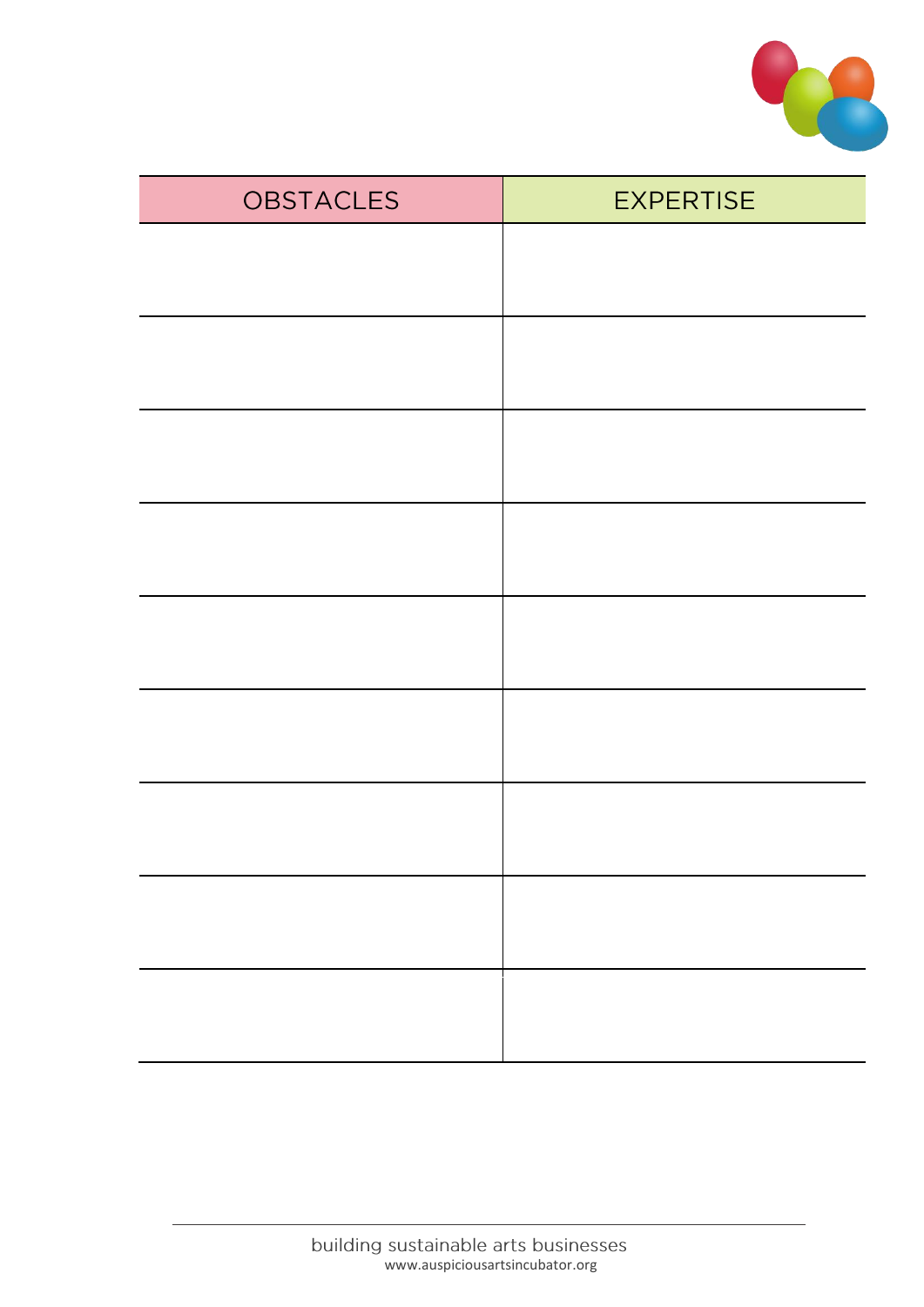

## 3. Plan

Using this connection, decide how you want to present your information.

Will your instructions be best absorbed in a podcast? An article? A map? Infographics? Interview?

Write down realistic (and budget/manpower-friendly) possibilities:

## 4. Produce

Outline a plan of attack for every member of your team so producing your education-based content doesn't take too many manpower hours. Every staff member is an expert at serving your audience / stakeholder.

Remember, you're not earning direct revenue from this project so set a hard deadline for your team and stick to it.

Deadline:

| Team Member: | Responsibility: |
|--------------|-----------------|
|              |                 |
|              |                 |
|              |                 |
|              |                 |
|              |                 |
|              |                 |
|              |                 |